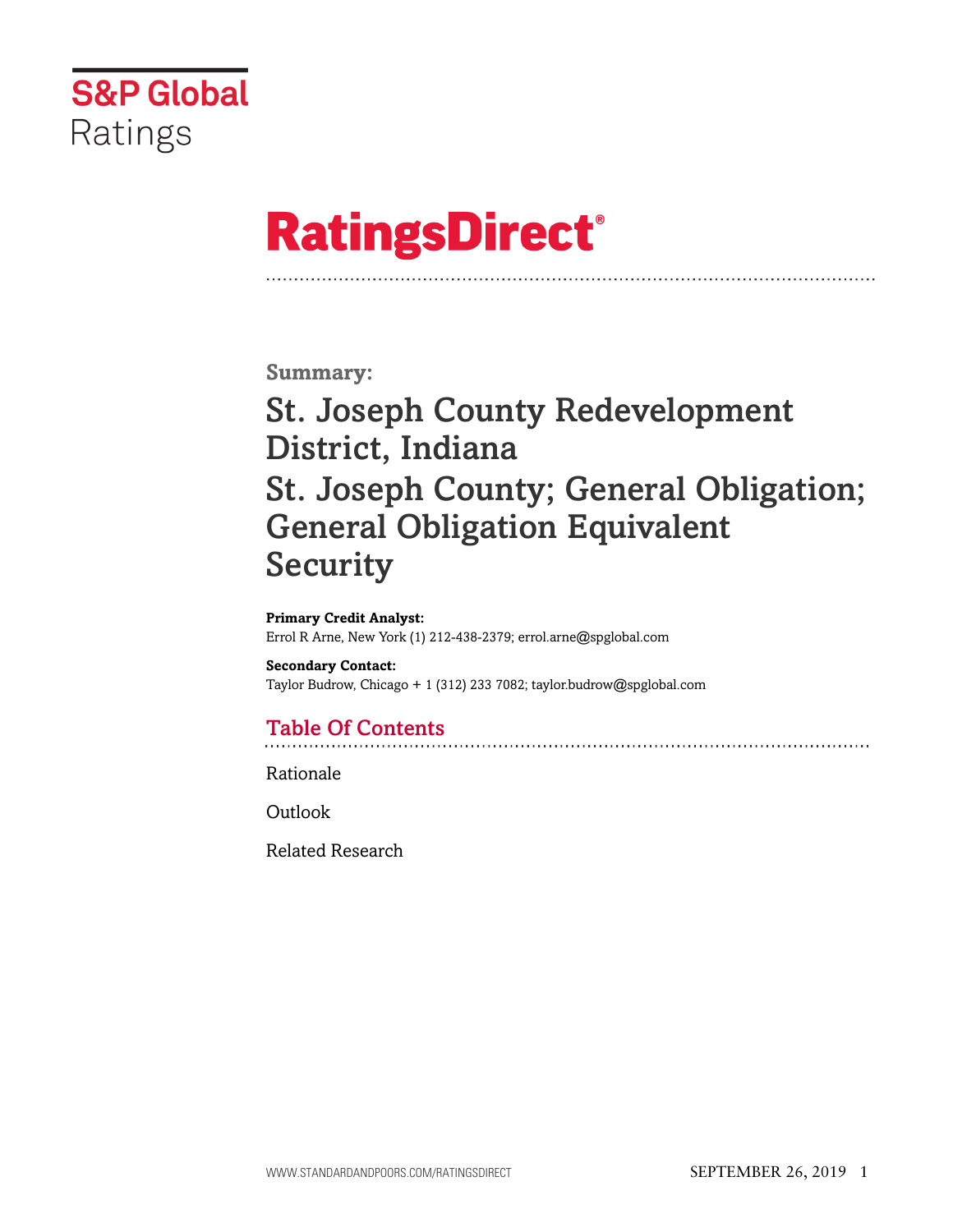## **Summary:**

# St. Joseph County Redevelopment District, Indiana

# St. Joseph County; General Obligation; General Obligation Equivalent Security

| Credit Profile                                                                  |                 |          |
|---------------------------------------------------------------------------------|-----------------|----------|
| US\$10.5 mil spl taxing dist bnds (Saint Joseph County) ser 2019 due 02/01/2038 |                 |          |
| Long Term Rating                                                                | $A+$ /Stable    | New      |
| St. Joseph Cnty GO (BAM)                                                        |                 |          |
| <b>Unenhanced Rating</b>                                                        | A+(SPUR)/Stable | Affirmed |
| St. Joseph Cnty Redev Dist, Indiana                                             |                 |          |
| St. Joseph Cnty, Indiana                                                        |                 |          |
| St. Joseph Cnty Redev Dist (St. Joseph Cnty) GO equiv (BAM)                     |                 |          |
| <b>Unenhanced Rating</b>                                                        | A+(SPUR)/Stable | Affirmed |
| Many issues are enhanced by bond insurance.                                     |                 |          |

## <span id="page-1-0"></span>Rationale

S&P Global Ratings assigned its 'A+' long-term rating to St. Joseph County, Ind.'s series 2019 special taxing district bonds, issued by the St. Joseph County Redevelopment District ("District"). At the same time, we affirmed our 'A+' long-term and underlying ratings (SPURs) on the District's series 2016 redevelopment district bonds and on the county's existing property tax-supported debt. The outlook on all ratings is stable.

#### Security

Securing the series 2019 and existing 2016 redevelopment district bonds is an ad valorem property tax on all taxable property within the territorial limits of St. Joseph County Redevelopment District--a special taxing district whose tax base is coterminous with the county's, with the exception of the cities of South Bend and Mishawaka and the towns of Walkerton and Lakeville. While the district has its own taxing ability, it is a department of St. Joseph County, and the district's board and budget, specifically its ability to levy taxes and issue debt, are ultimately under the county's authority. Given the parental relationship of the district with the county, and the district's limited scope of operations, the 'A+' rating reflects the county's creditworthiness.

The pledge of ad valorem taxes is subject to Indiana's circuit breaker legislation, which requires taxpayers to pay only up to a statutorily defined share of their property's gross assessed value (AV) and can result in a reduction in the district's aggregate tax levy. The levy to cover debt service, however, is statutorily protected, requiring the county to distribute circuit-breaker losses first, across nondebt service funds that receive property taxes, which in our view mitigates any potential effect the circuit breaker could have on debt payments. The general creditworthiness is also believed to be sufficient to cover any effect as a result of limitations with funds on hand. Therefore, we do not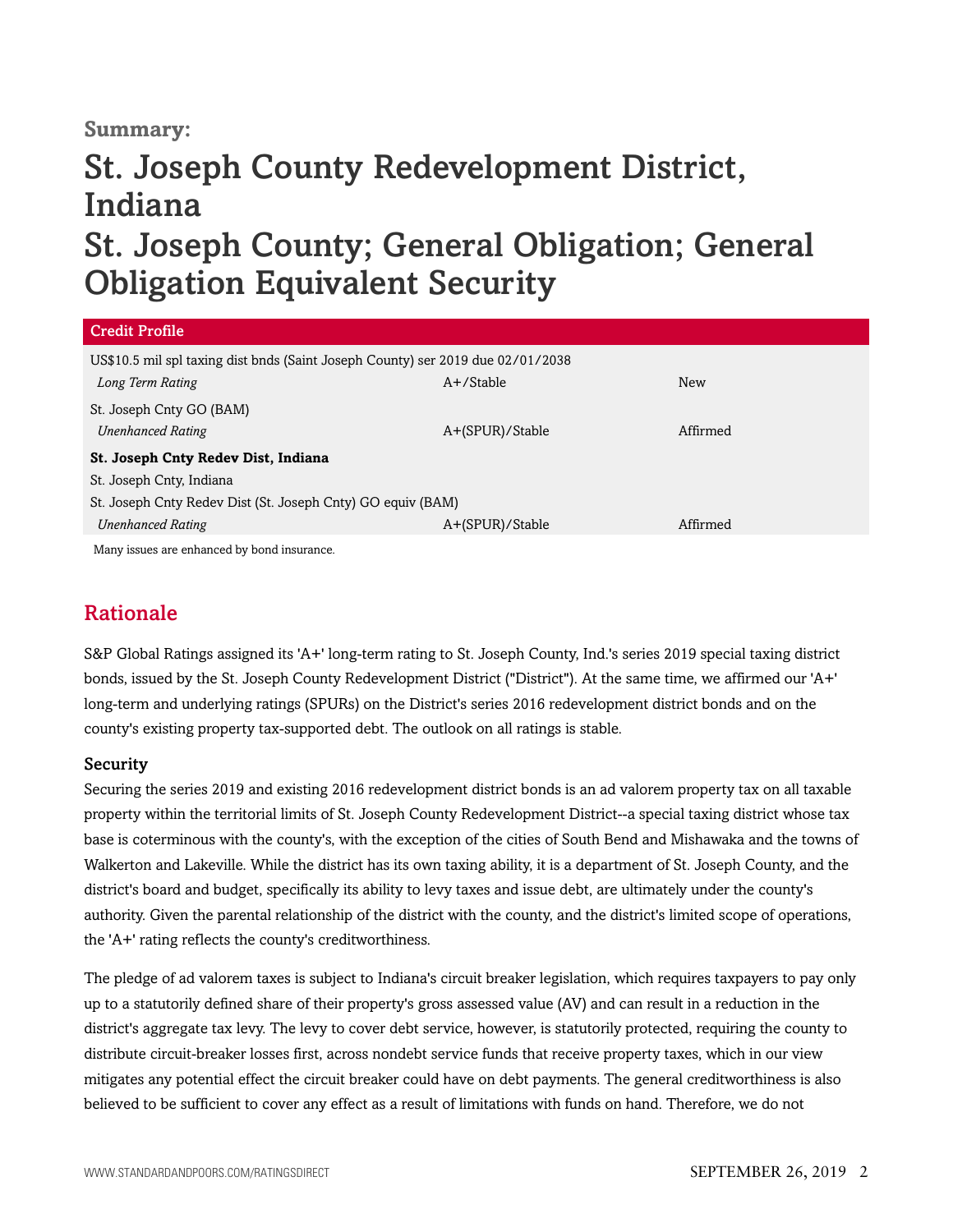differentiate the rating from an unlimited-tax general obligation.

The redevelopment district intends to pay debt service with tax increment revenues of the New Carlisle Economic Development Allocation Area Nos. 1 and 2, although tax-increment revenue has not been pledged toward payment of the bonds. Revenues equal to the next calendar year's payments must be on hand and deposited into the fund before the county can decide not to levy the ad valorem tax to cover all of its annual lease payments. In our view, this mitigates potential liquidity risk in the event the ad valorem tax is not levied, and tax-increment revenues underperform. Officials will use the bond proceeds to finance a portion of the county's share of the Double Tracking Project in relation the Northern Indiana Commuter Transportation District.

#### Credit summary

St. Joseph County is in the north central part of Indiana, which has seen its population increase every decade since the 1980's to more than 270,000 residents. South Bend is the county seat, which is served by the University of Notre Dame that plays a major part in driving the local economy with respect to employment and collection of income-tax revenues. With respect to property taxes, a state law enacted in 2008, also known as "circuit-breaker", essentially created tax cuts for property owners , but also decreased tax revenues for governmental units. St. Joseph County and Lake County were given additional time to prepare for the impact, because it had a material amount of debt issued prior to 2008 that needed to be paid off from property taxes. This exemption is set to expire at the end of the calendar year and the county is going to lose a material amount of additional property tax revenues beginning in 2020, and in each year thereafter through 2024, with lowering amounts expected through the same period.

The county has been building up its reserves for the past few years, with the exception of 2018, as well as making adjustments to its expenses where it can without affecting services provided. According to management, recent increases in property tax assessments have lowered the expected drop in revenues to almost half of what was projected back in 2017. There have also been a large number of property tax appeals that could take a many years to sort out. We don't anticipate changing our rating over the next few years, especially if the county navigates its way around the expected loss of reserves by maintaining its strong reserve position, albeit on a cash basis. If it fails to do so and reserves decline to a level that we no longer consider on par with those of similarly rated peers, it could negatively affect the rating.

The rating reflects our opinion of the county's:

- Adequate economy, with projected per capita effective buying income (EBI) at 82.3% and market value per capita of \$60,771, although that is advantageously gaining from access to a broad and diverse metropolitan statistical area (MSA);
- Adequate management, with standard financial policies and practices under our Financial Management Assessment (FMA) methodology;
- Adequate budgetary performance, with an operating deficit in the general fund but an operating surplus at the total governmental fund level in fiscal 2018;
- Strong budgetary flexibility, with an available cash reserve in fiscal 2018 of 29% of operating expenditures;
- Very strong liquidity, with total government available cash at 45.3% of total governmental fund expenditures and 12.0x governmental debt service, and access to external liquidity that we consider strong;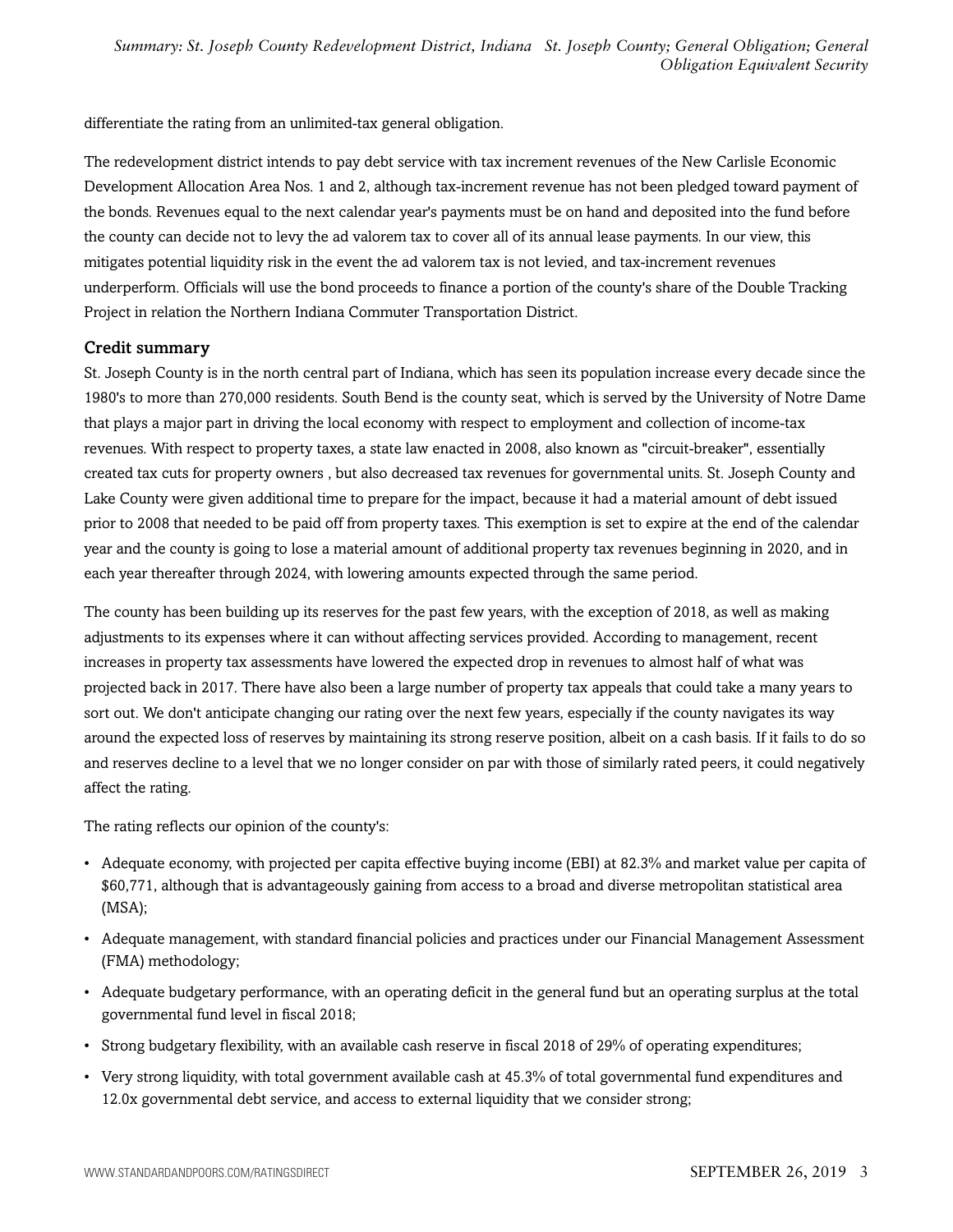- Very strong debt and contingent liability profile, with debt service carrying charges at 3.8% of expenditures and net direct debt that is 26.0% of total governmental fund revenue, as well as low overall net debt at less than 3.0% of market value; and
- Strong institutional framework score.

#### Adequate economy

We consider the county's economy adequate. St. Joseph County, with an estimated population of 270,115, is in the South Bend-Mishawaka MSA, which we consider to be broad and diverse. The county has a projected per capita EBI of 82.3% of the national level and per capita market value of \$60,771. Overall, the county's market value grew by 5.0% over the past year to \$16.4 billion in 2019. The county unemployment rate was 3.6% in 2018.

St. Joseph County is in north-central Indiana, 96 miles southeast of Chicago. It has a substantial health care and higher education presence. Top employers include South Bend Community School Corp. (3,615 employees), University of Notre Dame (3,500), Msm Holdco LLC (3,100), St. Joseph Regional Medical Group (3,000), and Beacon Health System (1,900). The largest employers have been stable the past five years and we expect them to remain unchanged over the next five years. Officials do not anticipate any material effects from the national tariffs.

Notre Dame is a large, four-year, highly residential research university, with estimated enrollment of 12,300. While its importance to the regional economy cannot underestimated, we don't think that the county level economic metrics--particularly incomes--are depressed by the presence of a student population, given the student population's relatively small share of total county population.

We expect the county's AV to continue to have moderate growth in each of the next few years.

#### Adequate management

We view the county's management as adequate, with standard financial policies and practices under our FMA methodology, indicating the finance department maintains adequate policies in some but not all key areas.

Key aspects of the county's practices are:

- Formal three-year historical budget trend analysis that the county performs and updates annually for both revenue and spending with the help of a financial adviser. In addition, regular efforts are made to determine whether budgeted revenues or expenditures will deviate from long-term trends in the next couple years.
- The county council receives cash reports monthly and budget reports quarterly; management identifies variances between budget and actual expenditures on the expenditure side.
- The county's financial adviser develops fund-specific multi-year financial forecasts for all major funds and updates them semi-annually and this includes major capital funds as well.
- The county follows state investment guidelines and authorizes the treasurer to make those investments on the county's behalf. Investment updates are provided to the council annually.
- There is no separate debt management policy, but the county adheres to state guidelines.
- There is no formal fund balance or reserve policy, but management strives to maintain at least two months of operating expenditures and, during the past few years, has built up further reserves to offset the circuit-breaker exemption.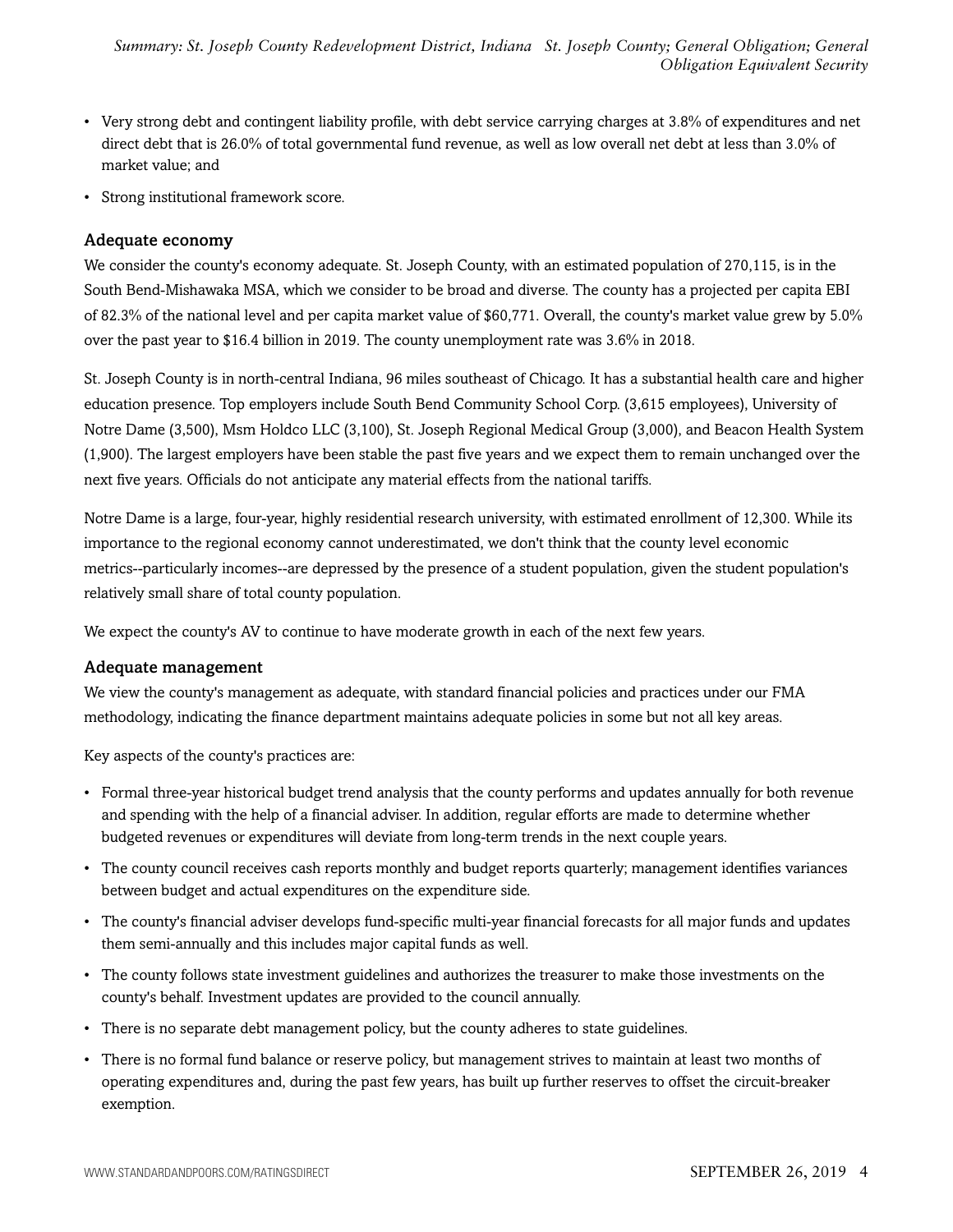*Summary: St. Joseph County Redevelopment District, Indiana St. Joseph County; General Obligation; General Obligation Equivalent Security*

#### Adequate budgetary performance

St. Joseph County's budgetary performance is adequate, in our opinion. The county had deficit operating results in the general fund of 3.6% of expenditures, but a surplus result across all governmental funds of 4.3% in fiscal 2018.

Our analysis relies on unaudited, Dec. 31 fiscal year-end cash reports that the county submits to the state. These reports mirror the state's uniform system of accounting and reporting that all local governments are required to follow.

Our analysis also combines the county's general, county option income tax, and local option income tax public safety funds (referred to together as the general fund).

The county (along with Lake County) were granted additional time to prepare for the effect on property tax caps as a result of the circuit-breaker legislation that took effect in 2008. St. Joseph County was granted an exemption that will expire beginning with the fiscal 2020 year (Dec. 31).

County officials are projecting an additional loss of property tax revenues of about \$3 million on top of what it is currently losing for fiscal 2019 (which was about \$7.5 million) and is preparing to use \$2 million, or nearly 3% of operating general fund expenses in fiscal 2020, although that might change as the county gets closer to adopting budget later this calendar year.

For fiscal 2019, the county projects that it will add to its available cash balance reserves by approximately \$2.2 million, or nearly 3% of operating expenses, once the year ends, and management attributes this mainly to an increase in the local option income tax revenues.

For fiscal 2018, the general fund had a deficit of \$3.1 million, or 3.6% of operating expenses which reduced its balance to \$16.8 million, or nearly 20% of operating expenses. Officials cite the use of reserves was due to a one-time transfer to its health insurance fund that had been in a negative cash position. Management has made adjustements to its self-insurance health care and doesn't expect this to occur again in the near term. In addition, there were also additional amounts used for safety purchases, including a new ambulance.

Revenues from taxes and intergovernmental represent about 75% of total general fund revenues and we expect this revenue stream to remain stable for the next few years.

We anticipate that results for the total governmental funds in fiscal 2019 to be similar to that of previous years.

#### Strong budgetary flexibility

St. Joseph County's budgetary flexibility is strong, in our view, with an available cash reserve in fiscal 2018 of 29% of operating expenditures, or \$24.4 million. The cash reserve includes \$16.8 million (19.8% of expenditures) in the general fund and \$7.5 million (8.9% of expenditures) that is outside the general fund, but legally available for operations. Negatively affecting budgetary flexibility, in our view, is St. Joseph County's use of cash accounting, which reduces clarity about the amount of funds that are truly available.

We expect the county's flexibility to remain strong despite a recent usage of available reserves in fiscal 2018. The expectation is for the county to add to its available reserves in fiscal 2019 by \$2.2 million, which should bring reserves close to 30% of operating expenses.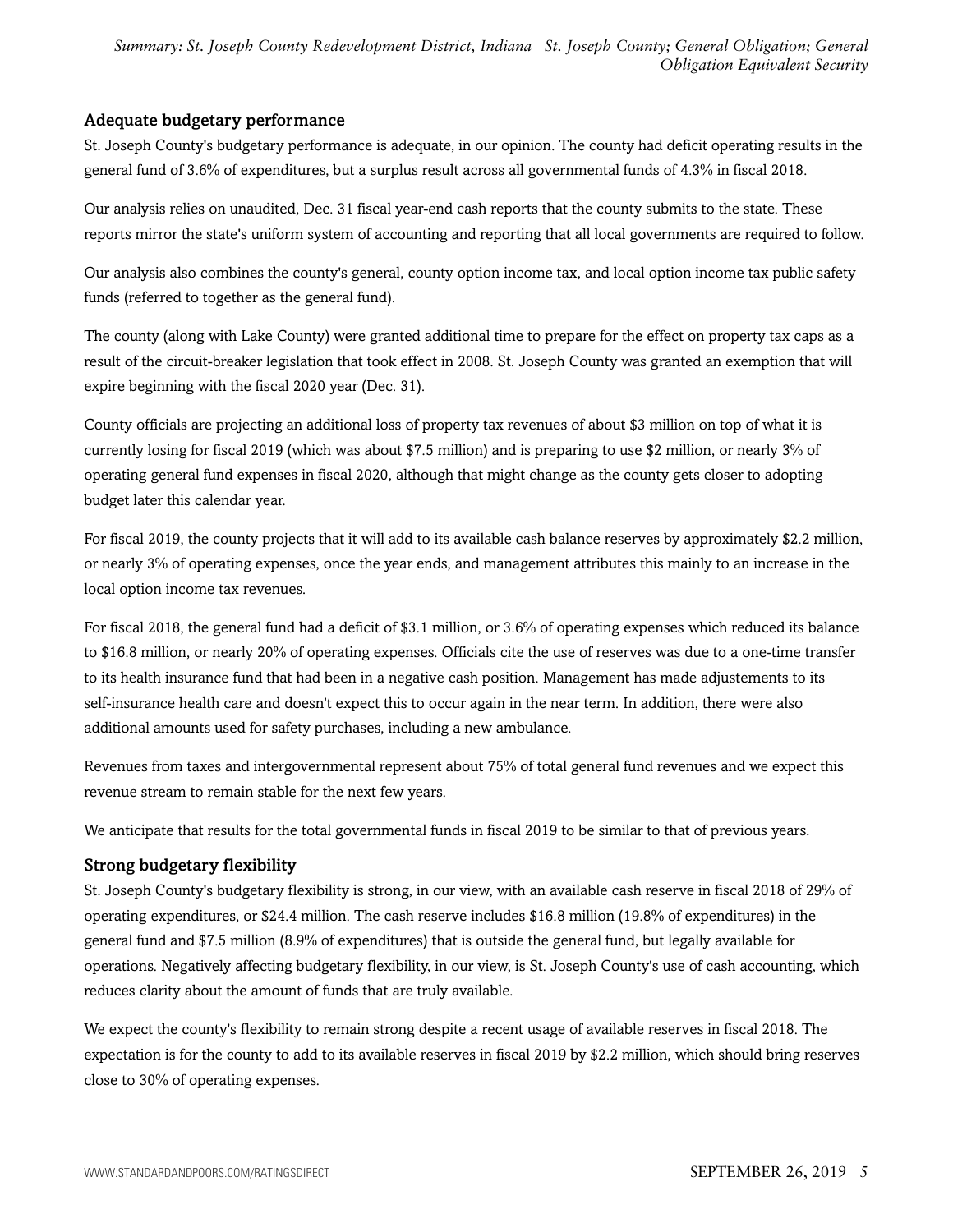The county has been adding to its available reserves over the past few years, knowing that it will be losing additional property tax revenues beginning in fiscal 2020 and the expectation is for the next few budgets to adopt deficits. We don't expect any material depletion of reserves over the next two years that would have the reserves fall to a level that we feel would be below those of similarly rated peers.

In addition to the general fund, the county has additional reserves available to support operations in its rainy day, economic development income tax, and cumulative capital development funds. With the use of reserves anticipated (especially in the general and cumulative capital development plans), we believe reserves could fall below 30% of expenditures, however, they are currently strong enough that we expect them to remain above 15% of expenditures through the next two fiscal years.

We have removed the negative qualitative adjustment, whereby we felt that the council's willingness to raise revenues was limited. Beginning in 2020, the council did raise the property tax rate after a period where council rejected cumulative capital development property tax rate increases in 2015 and 2017. We will monitor this and if we feel there is an unwillingness in the future, we could apply this adjustment.

#### Very strong liquidity

In our opinion, St. Joseph County's liquidity is very strong, with total government available cash at 45.3% of total governmental fund expenditures and 12.0x governmental debt service in 2018. In our view, the county has strong access to external liquidity if necessary.

The county has been issuing GO for the past 20 years and more recently has issued debt backed by income taxes. The previous private placement transaction has been defeased and the county currently has no alternative financings. We do not consider the county's investment practices to be aggressive; investments are held primarily in highly rated municipal bonds, government agency securities, and certificates of deposit.

#### Very strong debt and contingent liability profile

In our view, St. Joseph County's debt and contingent liability profile is very strong. Total governmental fund debt service is 3.8% of total governmental fund expenditures, and net direct debt is 26.0% of total governmental fund revenue. Overall net debt is low, in our view, at 1.9% of market value, which we consider a credit strength.

The county has no additional debt plans at this time.

St. Joseph County's pension contributions totaled 3.8% of total governmental fund expenditures in 2018. The county made 103% of its annual required pension contribution in 2018.

The county makes annual contributions to the Indiana Public Employee Retirement Fund (PERF) and 1977 police officers' and firefighters' pension and disability funds, both cost-sharing, multiple-employer, defined-benefit pension plans administered by the state.

We believe the current rate of return assumptions built into the valuations is reasonable at 6.75%. Its largest plan, PERF, was 79% funded in 2018. The county continues to pay 100% of its required pension contributions (which are actuarially determined) to this plan. Consequently, we expect pension pressures in the state to be minimal.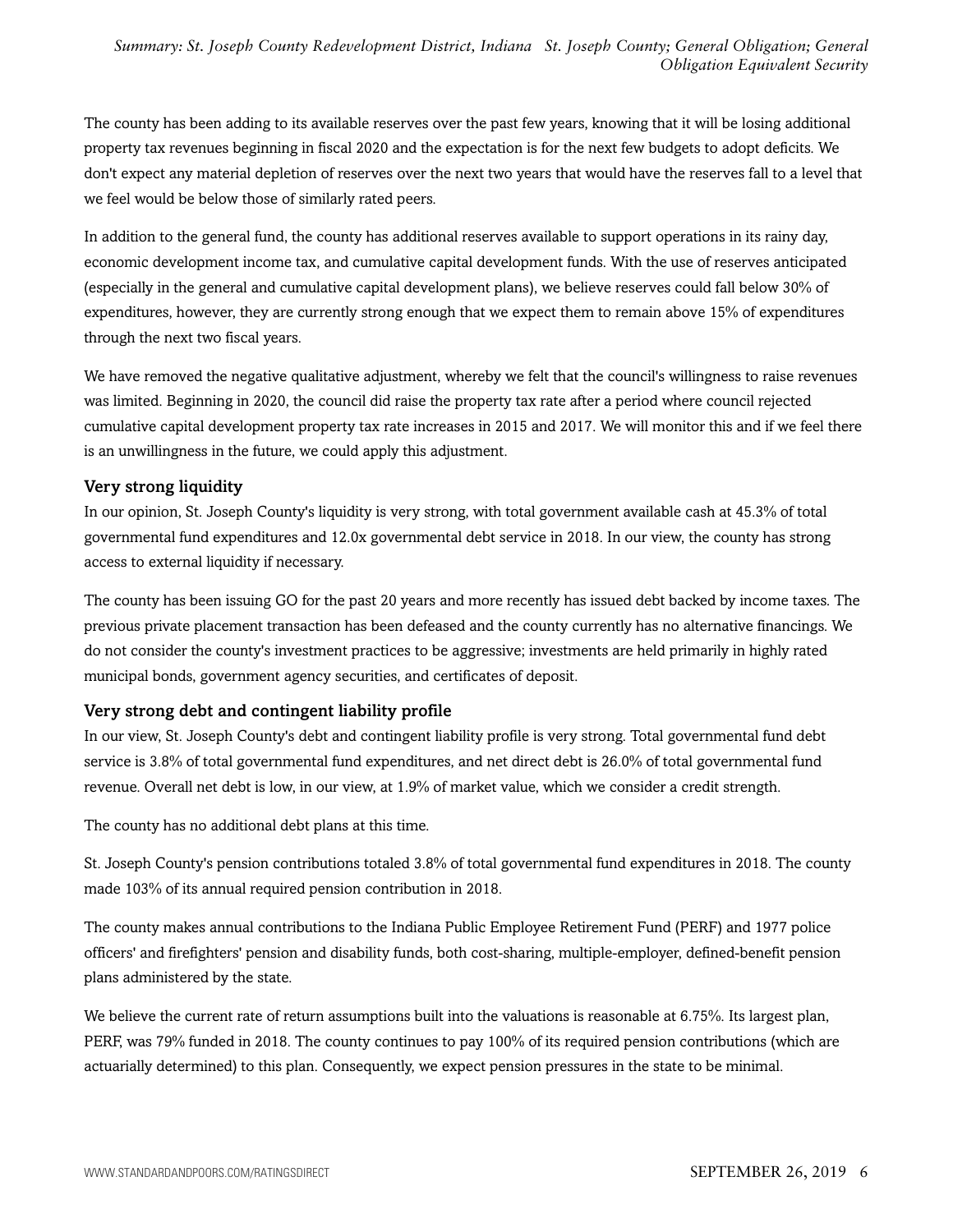The county also subsidizes other postemployment benefits (OPEB) to eligible retirees and makes contributions on a pay-as-you-go basis. The total outstanding OPEB liability from all current and former employees is estimated to be \$112.6 million, according to the OPEB report submitted to the Dept. of Local Government Finance in January 2017.

The combined required pension and actual OPEB contributions totaled 4% of total governmental fund expenditures in 2018.

#### Strong institutional framework

<span id="page-6-0"></span>The institutional framework score for Indiana counties is strong.

## **Outlook**

The stable outlook reflects our expectation that St. Joseph County will make the necessary adjustments to maintain at least balanced operations in its general fund while maintaining, if not adding to its strong available reserves to offset a material loss of its operating revenues in each of the next few years as a result of the expiration of the circuit-breaker exemption. We don't expect to change the rating during our two-year outlook period.

#### Upside scenario

Assuming all else equal, if management navigates through the loss of additional revenues due to the expiration of the circuit-breaker exemption, and sustains budgetary performance at a strong level while building its available reserves to a very strong position, we could consider an upgrade.

#### Downside scenario

Assuming all else equal, if management cannot navigate through the loss of additional revenues due to the expiration of the circuit-breaker exemption, and its budgetary performance and available reserves deteriorate to a level that we no longer consider commensurate with those of similarly rated peers, we could lower the rating.

## <span id="page-6-1"></span>Related Research

- S&P Public Finance Local GO Criteria: How We Adjust Data For Analytic Consistency, Sept. 12, 2013
- Incorporating GASB 67 And 68: Evaluating Pension/OPEB Obligations Under Standard & Poor's U.S. Local Government GO Criteria
- 2018 Update Of Institutional Framework For U.S. Local Governments

Certain terms used in this report, particularly certain adjectives used to express our view on rating relevant factors, have specific meanings ascribed to them in our criteria, and should therefore be read in conjunction with such criteria. Please see Ratings Criteria at www.standardandpoors.com for further information. Complete ratings information is available to subscribers of RatingsDirect at www.capitaliq.com. All ratings affected by this rating action can be found on S&P Global Ratings' public website at www.standardandpoors.com. Use the Ratings search box located in the left column.